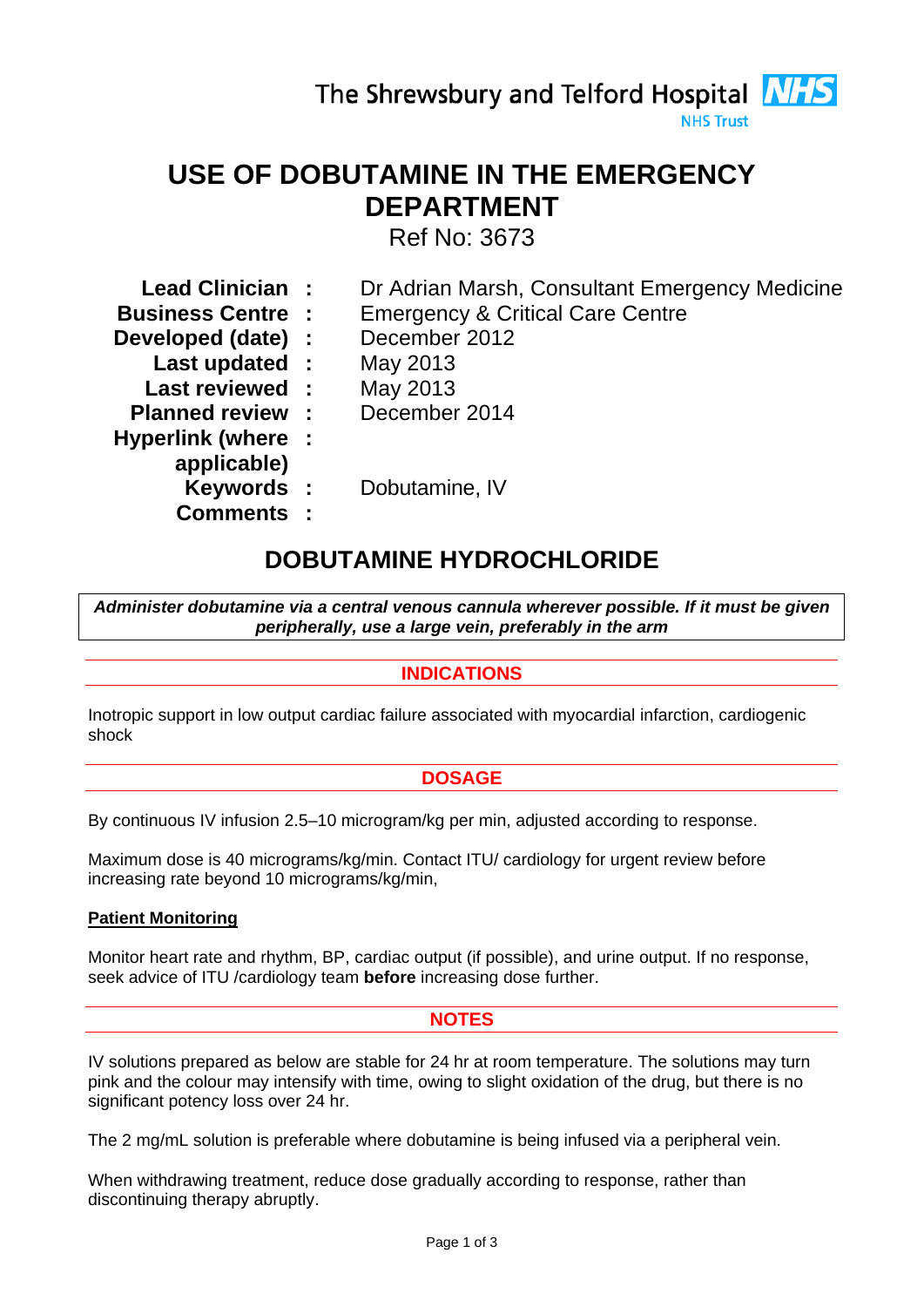#### **PREPARATIONS**

Dobutamine hydrochloride 250 mg in 20 mL vials

#### **DILUENTS**

Sodium chloride 0.9% or glucose 5%

Dobutamine hydrochloride is incompatible with sodium bicarbonate and other strongly alkaline solutions

#### Infusion via syringe pump

See **[Table 1](#page-1-0)** for dosage and corresponding pump rate

Using a 50 mL syringe make up 250 mg dobutamine (20 mL) to 50 mL with diluent (see **Diluents**)  $= 5$  mg/mL  $= 5000$  microgram/mL

Minibag infusion via controlled-infusion device

See **[Table 2](#page-2-0)** for dosage and corresponding infusion rate

Withdraw 40 mL from a 250 mL bag of diluent (see **Diluents**). Add two 250 mg vials of dobutamine (40 mL) to the bag and mix well.

500 mg in 250 mL = 2 mg/mL = 2000 microgram/mL

<span id="page-1-0"></span>

| <b>Dosage</b><br>microgram/kg | Weight (kg) |      |                |      |                |      |      |      |                |      |      |      |      |      |
|-------------------------------|-------------|------|----------------|------|----------------|------|------|------|----------------|------|------|------|------|------|
| per min                       | 45          | 50   | 55             | 60   | 65             | 70   | 75   | 80   | 85             | 90   | 95   | 100  | 105  | 110  |
| $\overline{2}$                | 1.1         | 1.2  | 1.3            | 1.4  | 1.6            | 1.7  | 1.8  | 1.9  | $\overline{2}$ | 2.2  | 2.3  | 2.4  | 2.5  | 2.6  |
| 3                             | 1.6         | 1.8  | $\overline{2}$ | 2.2  | 2.3            | 2.5  | 2.7  | 2.9  | 3.1            | 3.2  | 3.4  | 3.6  | 3.8  | 4    |
| 4                             | 2.2         | 2.4  | 2.6            | 2.9  | 3.1            | 3.4  | 3.6  | 3.8  | 4.1            | 4.3  | 4.6  | 4.8  | 5    | 5.3  |
| 5                             | 2.7         | 3    | 3.3            | 3.6  | 3.9            | 4.2  | 4.5  | 4.8  | 5.1            | 5.4  | 5.7  | 6    | 6.3  | 6.6  |
| 6                             | 3.2         | 3.6  | $\overline{4}$ | 4.3  | 4.7            | 5    | 5.4  | 5.8  | 6.1            | 6.5  | 6.8  | 7.2  | 7.6  | 7.9  |
| $\overline{7}$                | 3.8         | 4.2  | 4.6            | 5    | 5.5            | 5.9  | 6.3  | 6.7  | 7.1            | 7.6  | 8    | 8.4  | 8.8  | 9.2  |
| 8                             | 4.3         | 4.8  | 5.3            | 5.8  | 6.2            | 6.7  | 7.2  | 7.7  | 8.2            | 8.6  | 9.1  | 9.6  | 10.1 | 10.6 |
| 9                             | 4.9         | 5.4  | 5.9            | 6.5  | $\overline{7}$ | 7.6  | 8.1  | 8.6  | 9.2            | 9.7  | 10.3 | 10.8 | 11.3 | 11.9 |
| 10                            | 5.4         | 6    | 6.6            | 7.2  | 7.8            | 8.4  | 9    | 9.6  | 10.2           | 10.8 | 11.4 | 12   | 12.6 | 13.2 |
| 12                            | 6.5         | 7.2  | 7.9            | 8.6  | 9.4            | 10.1 | 10.8 | 11.5 | 12.2           | 13   | 13.7 | 14.4 | 15.1 | 15.8 |
| 14                            | 7.6         | 8.4  | 9.2            | 10.1 | 10.9           | 11.8 | 12.6 | 13.4 | 14.3           | 15.1 | 16   | 16.8 | 17.6 | 18.5 |
| 16                            | 8.6         | 9.6  | 10.6           | 11.5 | 12.5           | 13.4 | 14.4 | 15.4 | 16.3           | 17.3 | 18.2 | 19.2 | 20.2 | 21.1 |
| 18                            | 9.7         | 10.8 | 11.9           | 13   | 14             | 15.1 | 16.2 | 17.3 | 18.4           | 19.4 | 20.5 | 21.6 | 22.7 | 23.8 |
| 20                            | 10.8        | 12   | 13.2           | 14.4 | 15.6           | 16.8 | 18   | 19.2 | 20.4           | 21.6 | 22.8 | 24   | 25.2 | 26.4 |
| 25                            | 13.5        | 15   | 16.5           | 18   | 19.5           | 21   | 22.5 | 24   | 25.5           | 27   | 28.5 | 30   | 31.5 | 33   |
| 30                            | 16.2        | 18   | 19.8           | 21.6 | 23.4           | 25.2 | 27   | 28.8 | 30.6           | 32.4 | 34.2 | 36   | 37.8 | 39.6 |
| 35                            | 18.9        | 21   | 23.1           | 25.2 | 27.3           | 29.4 | 31.5 | 33.6 | 35.7           | 37.8 | 39.9 | 42   | 44.1 | 46.2 |
| 40                            | 21.6        | 14   | 26.4           | 28.8 | 31.2           | 33.6 | 36   | 38.4 | 40.8           | 43.2 | 45.6 | 48   | 50.4 | 52.8 |

## **Table 1: Infusion via syringe pump (flow rate mL/hr)**